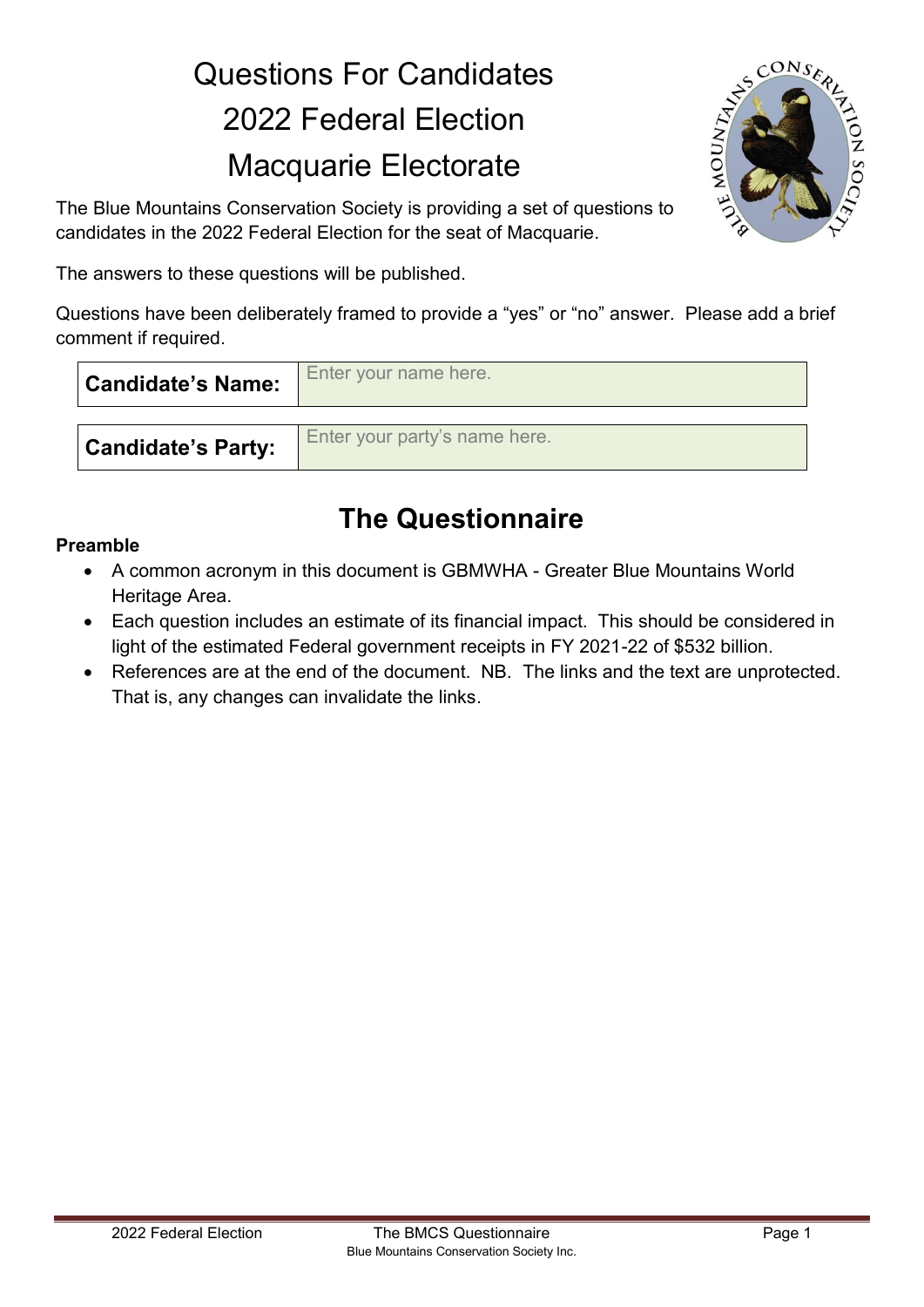## **Q.1 Climate change and sustainability action**

| <b>Question:</b> Will you commit to meaningful climate action for the Macquarie electorate through:<br>a stronger 2030 national emission reduction target (the current 2030 target is 26-28% below<br>а. |                                                                                                           |                                                                                               |  |  |  |
|----------------------------------------------------------------------------------------------------------------------------------------------------------------------------------------------------------|-----------------------------------------------------------------------------------------------------------|-----------------------------------------------------------------------------------------------|--|--|--|
|                                                                                                                                                                                                          |                                                                                                           |                                                                                               |  |  |  |
|                                                                                                                                                                                                          |                                                                                                           | 2005 levels);                                                                                 |  |  |  |
|                                                                                                                                                                                                          | $\sqcup$ yes                                                                                              | Enter a comment here.                                                                         |  |  |  |
|                                                                                                                                                                                                          | $\square$ no                                                                                              |                                                                                               |  |  |  |
| <b>Question:</b> Will you commit to meaningful climate action for the Macquarie electorate through:                                                                                                      |                                                                                                           |                                                                                               |  |  |  |
|                                                                                                                                                                                                          | financial support to transition Macquarie electorate communities from gas to renewable<br>b.              |                                                                                               |  |  |  |
|                                                                                                                                                                                                          |                                                                                                           | energy through incentives to make homes more energy efficient, facilitating electric modes of |  |  |  |
|                                                                                                                                                                                                          |                                                                                                           | transport and funding local councils to convert community building and facilities to use      |  |  |  |
|                                                                                                                                                                                                          |                                                                                                           | renewable energy;                                                                             |  |  |  |
|                                                                                                                                                                                                          | $\Box$ yes                                                                                                | Enter a comment here.                                                                         |  |  |  |
| п                                                                                                                                                                                                        | no                                                                                                        |                                                                                               |  |  |  |
|                                                                                                                                                                                                          |                                                                                                           |                                                                                               |  |  |  |
| <b>Question:</b> Will you commit to meaningful climate action for the Macquarie electorate through:                                                                                                      |                                                                                                           |                                                                                               |  |  |  |
|                                                                                                                                                                                                          | recognising that we are in a climate emergency and supporting the urgent development of<br>$\mathbf{C}$ . |                                                                                               |  |  |  |
|                                                                                                                                                                                                          |                                                                                                           | climate action policies which focus on emissions reduction, equity and justice, and effective |  |  |  |
| climate change adaptation?                                                                                                                                                                               |                                                                                                           |                                                                                               |  |  |  |
|                                                                                                                                                                                                          | $\sqcup$ yes                                                                                              | Enter a comment here.                                                                         |  |  |  |
| . .                                                                                                                                                                                                      | no                                                                                                        |                                                                                               |  |  |  |
|                                                                                                                                                                                                          |                                                                                                           |                                                                                               |  |  |  |

**Financial impact:** The Australian, NSW and Victorian government report Pathways to scale: Retrofitting One Million+ homes **2** found that retrofitting Australian homes across five years could:

- Reduce average home energy use by up to 9,000kWh per year;
- Reduce average home emissions by up to 5.8 tonnes CO2 eg per year;
- Reduce pressure on the electricity grid;
- Create economic activity and job growth;
- Create an up to \$55 billion private finance investment opportunity;
- Improve household health and wellbeing.

**Background:** According to the 2022 Intergovernmental Panel on Climate Change report, increased heatwaves, droughts and floods are already exceeding plants' and animals' tolerance thresholds, driving mass mortalities in species such as trees and corals. These weather extremes are occurring simultaneously, causing cascading impacts that are increasingly difficult to manage.

The impact of climate change is affecting Australians now. In the past two years alone, the Macquarie electorate has been devastated by unprecedented bushfires and floods.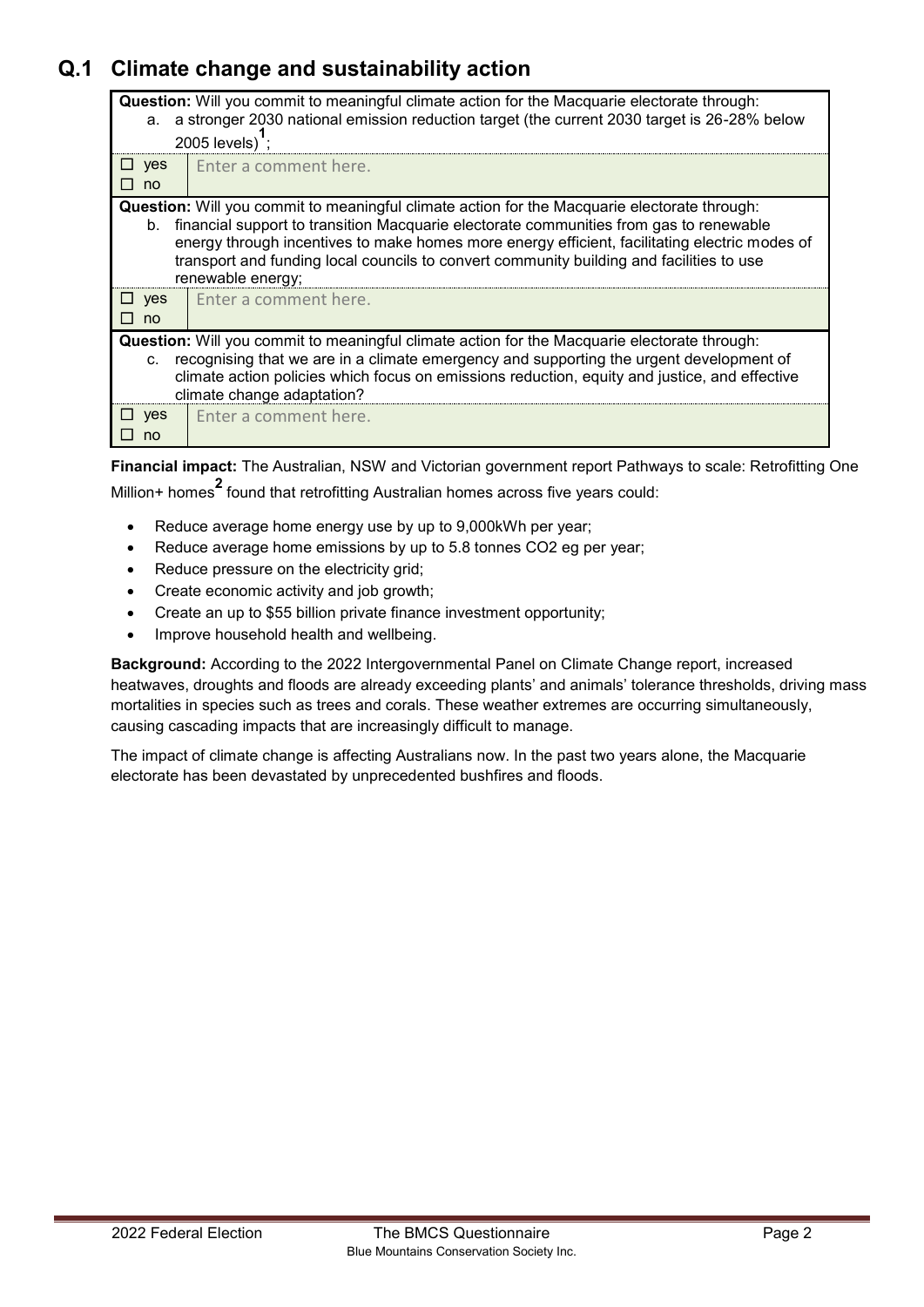#### **Q.2 Warragamba Dam**

**Question:** Will you advocate for the refusal of Commonwealth approval of raising the Warragamba Dam wall?

☐yes ☐no

Enter a comment here.

**Financial impact:** Minimal – can be covered by existing budget of the federal Dept. of Agriculture, Water and Environment.

**Background:** The NSW Government's proposal to raise the Warragamba Dam wall 14 metres to reduce and manage flood risk on the Hawkesbury River will destroy 65 kilometres of wilderness rivers and inundate 4,700 hectares of the World Heritage listed Blue Mountains National Park. Significant aboriginal cultural heritage sites will also be destroyed. Raising the dam wall will enable unsustainable housing development on floodprone land in Western Sydney.

The current Environmental Impact Statement for the project has been considered as inadequate by a number of experts, including the International Union for Conservation of Nature, who consider the impacts on the World Heritage Area so significant that they could potentially lead to the area being de-listed or identified as being at risk.

Raising the dam wall would not actually solve the problem of flooding in Western Sydney. It would have only a

moderate effect even in a 1 in 500-year flood event**<sup>3</sup>** and other catchments could still cause significant flooding in the valley And that is without further housing built on the flood plain. Climate change will make these flood events more common, just like fires.

## **Q.3 Extend the boundaries of the GBMWHA**

**Question:** Will you actively support the extension of the existing GBMWHA to include all additions to the national parks and reserves since the listing of the GBMWHA in 2000?

☐yes ☐no Enter a comment here.

**Financial impact:** Minimal – can be covered by existing budget of the federal Dept. of Agriculture, Water and **Environment** 

**Background:** Ecologists have found that -

*"Increasing scientific knowledge of the natural biodiversity in and around the Greater Blue Mountains, awareness of increasing threatening processes and the potential impact of climate change, all indicate that* 

*long-term conservation effectiveness will be improved with targeted boundary changes."* **<sup>4</sup>**

The World Heritage Area should be extended to include all additions (over 30,000 ha) to the national park and reserves since World Heritage status was secured in 2000 and adjacent significant natural areas which would improve the GBMWHA's biodiversity.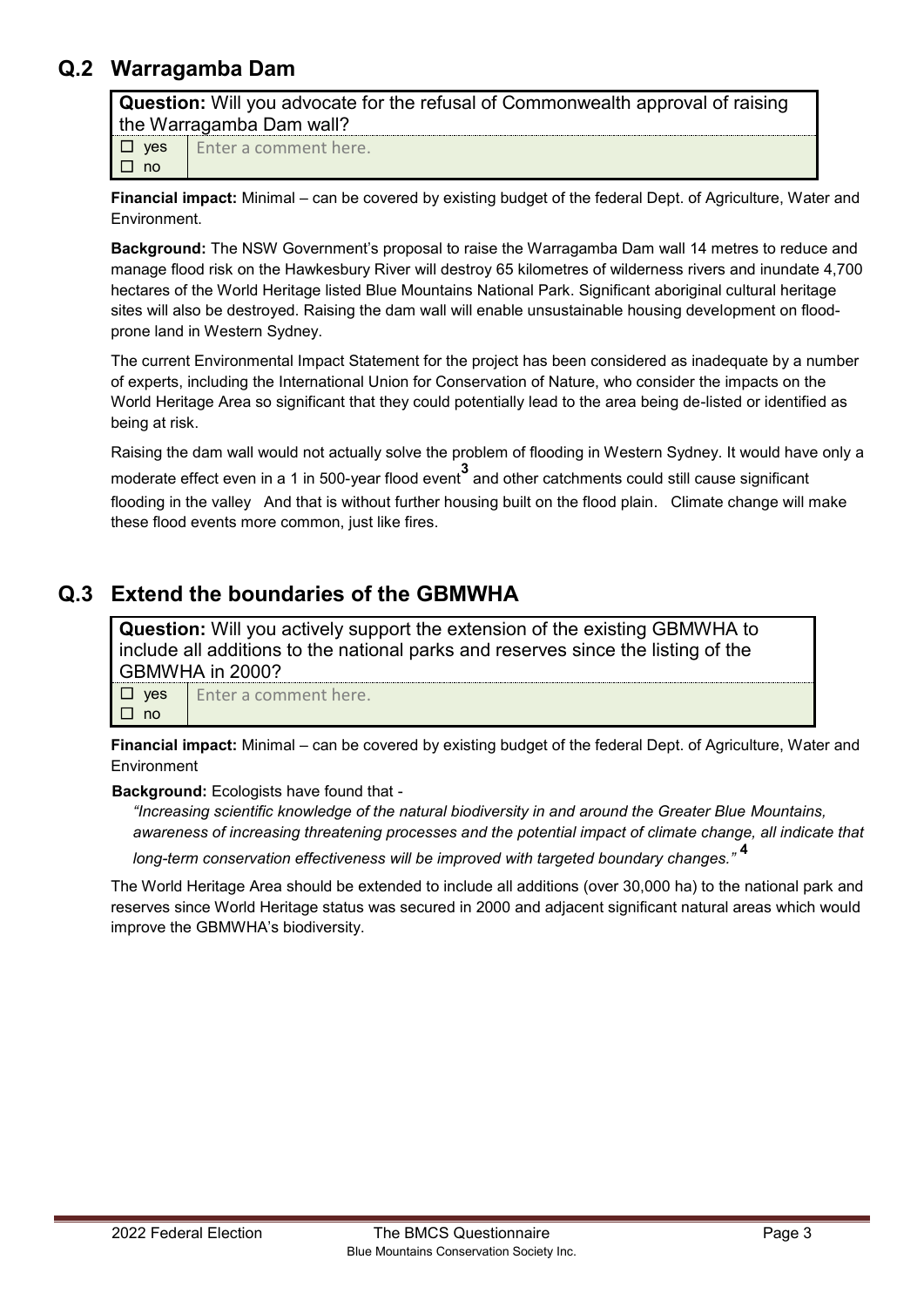## **Q.4 Support additional values criteria for GBMWHA listing**

**Question:** Will you actively support the nomination of additional values including cultural, scenic and geomorphological for the GBMWHA?

☐yes ☐no Enter a comment here.

**Financial impact:** Minimal – can be covered by existing budget of the federal Dept. of Agriculture, Water and Environment

**Background:** The Greater Blue Mountains was granted World Heritage listing for its biodiversity and for the diversity of Eucalypt species. The additional criteria of cultural, geodiversity and scenic splendour are currently not officially recognised and are thus not protected**<sup>5</sup>** . A current example of this is the proposed flooding of the Burragorang Valley by raising the Warragamba Dam wall. This will destroy significant aboriginal cultural heritage sites which are not recognised under the current listing of the GBMWHA.

#### **Q.5 Limit aircraft flights over the GBMWHA wilderness areas**

**Question:** Would you initiate a process to ban low-flying **non-essential** helicopter flights (e.g. joy and recreational flights) over wilderness areas in the GBMWHA? ☐yes ☐no Enter a comment here.

**Financial impact:** Minimal – can be covered by existing budget of the Civil Aviation Safety Authority.

**Background:** There are five declared wilderness areas which together amount to two-thirds of the GBMWHA. The Civil Aviation Safety Authority (CASA) has the power to regulate aircraft flights for environmental reasons. There is ample scientific evidence of the environmental impacts of low flying helicopters over natural areas, including noise and aircraft movements impacting wildlife. Wilderness areas within the GBMWHA deserve protection against this threat, as do people walking in these and nearby areas.

## **Q.6 GBMWHA eucalypt baseline research**

**Question:** Will you actively and publicly advocate for adequate funding for research to establish baseline data on health and status of the GBMWHA Eucalypts in order to establish a creditable monitoring regime for these eucalypts and the effect of climate change on them?

☐yes Enter a comment here.

☐no

**Financial impact:** Medium – new research grant funding is required.

**Background:** The GBMWHA was declared on the basis of its biodiversity and eucalypts, of which there are 99 identified species. Restoring the GBMWHA to its original state before the 2019-2020 bushfires, and tracking future changes due to climate change, requires baseline data on the current health and status of the eucalypts. This research is now urgent so that we are prepared for future climate change induced impacts.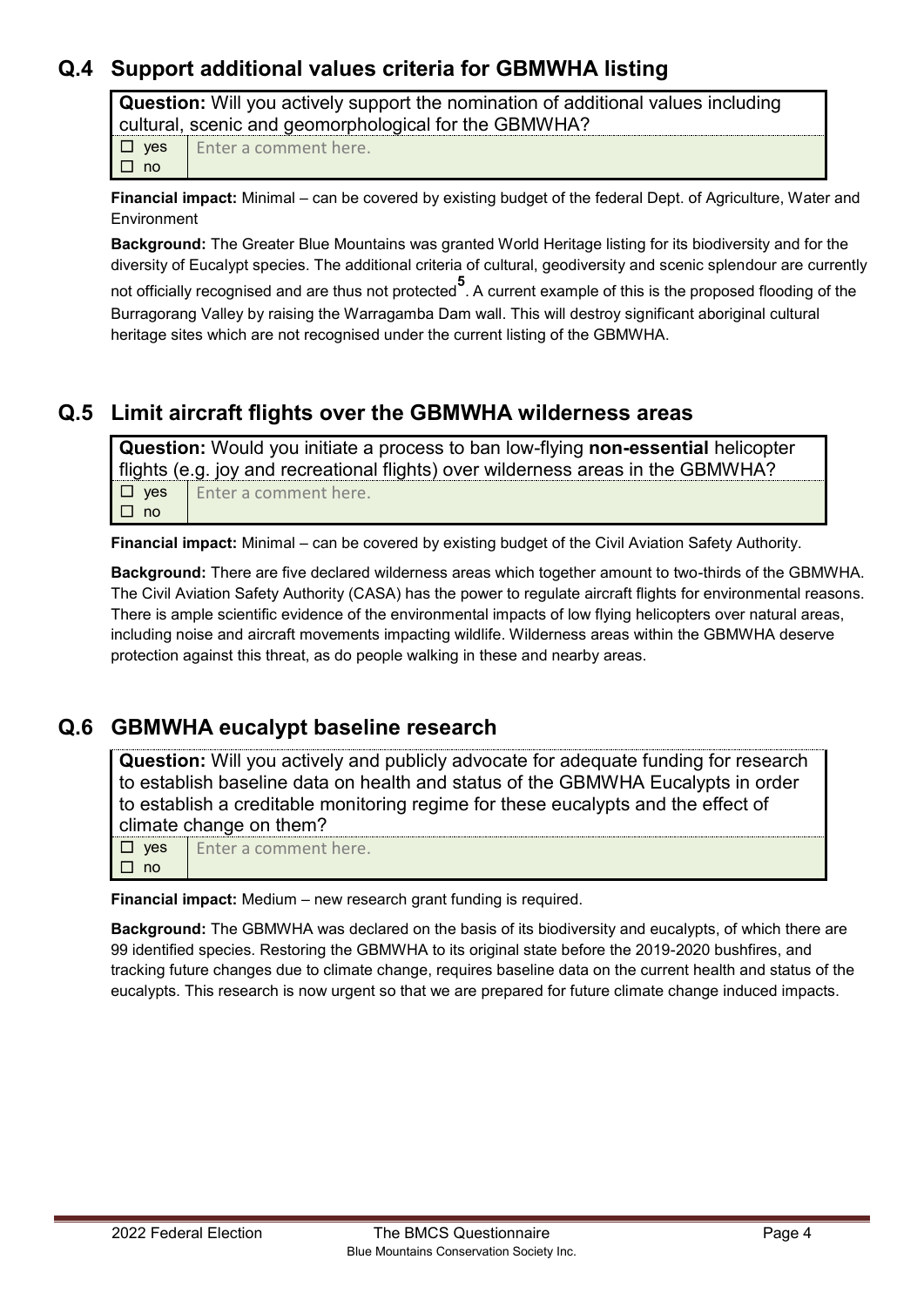#### **Q.7 Establish an active and stronger role for federal government in environmental protection**

**Question:** Will you advocate for an active federal role in legislated environmental protection and, in particular, for retaining the federal Minister's independent approval role under the *Environment Protection and Biodiversity Conservation Act*?

☐yes ☐no Enter a comment here.

**Financial impact:** Minimal – can be covered by existing budget of the federal Dept. of Agriculture, Water and Environment.

**Background:** World heritage and climate change are two policy areas where national responsibility is essential. Leadership and active engagement with environmental protection is needed so that failure or absence of state government commitment, if it occurs, can be overcome. For example, Australia's national environment laws are currently failing to protect nationally listed swamps and the wildlife they support from permanent destruction from underground coal mining in the Lithgow area.

Our environmental laws need to properly protect nationally recognised threatened species and ecological communities. As well, the Federal government should continue its independent approval role under the *Environment Protection and Biodiversity Conservation Act* and not agree to refer this role to the state government.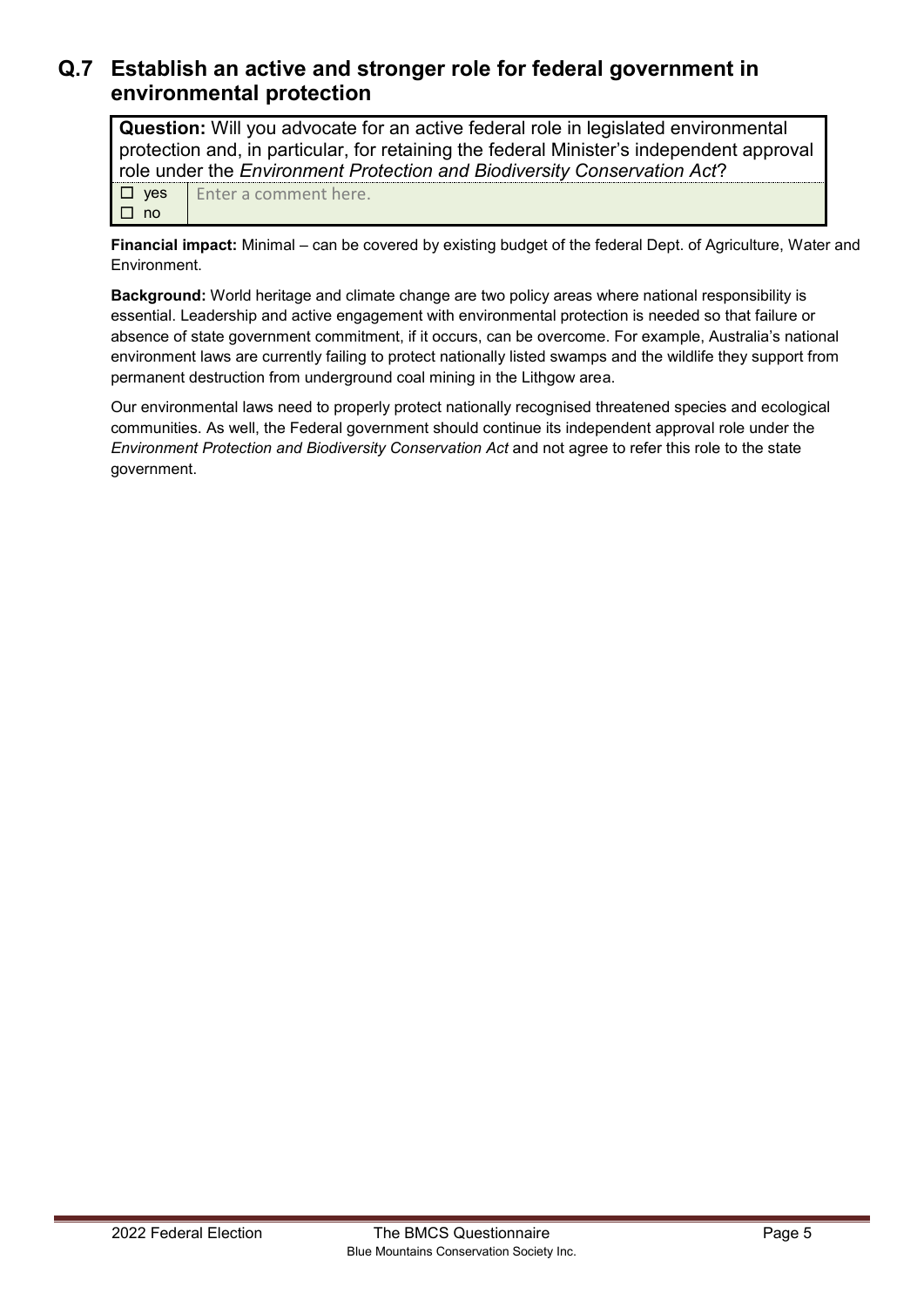## **Q.8 Political integrity, donations & transparency**

**Question:** Will you actively work towards the introduction of the following four measures to reduce corporate influence and restore balance to politics?

| a. Limit the size of donations to political parties and politicians. |                                                                                 |                                                                       |  |  |
|----------------------------------------------------------------------|---------------------------------------------------------------------------------|-----------------------------------------------------------------------|--|--|
| yes<br>ப<br>no                                                       |                                                                                 | Enter a comment here.                                                 |  |  |
|                                                                      |                                                                                 |                                                                       |  |  |
| b. Real time disclosure of all political donations.                  |                                                                                 |                                                                       |  |  |
| ш<br>yes                                                             |                                                                                 | Enter a comment here.                                                 |  |  |
| П<br>no                                                              |                                                                                 |                                                                       |  |  |
| $C_{\cdot}$                                                          |                                                                                 | Limit the amount individuals or an organisation can spend on election |  |  |
|                                                                      | campaigns.                                                                      |                                                                       |  |  |
| $\Box$ yes                                                           |                                                                                 | Enter a comment here.                                                 |  |  |
| no<br>П                                                              |                                                                                 |                                                                       |  |  |
|                                                                      | d. Create a federal Integrity Commission with powers to investigate allegations |                                                                       |  |  |
| of corruption and ensure accountability.                             |                                                                                 |                                                                       |  |  |
| yes<br>$\mathbf{L}$                                                  |                                                                                 | Enter a comment here.                                                 |  |  |
| no                                                                   |                                                                                 |                                                                       |  |  |

**Financial impact:** An Australian Federal Integrity Commission and Commonwealth Parliamentary Standards Commissioner would cost approximately \$200 million over four years to establish and operate (Parliamentary Budget Office advice to Helen Haines MP 16 October 2020 **6** ).

**Background:** Our political system works best when the people we elect represent the values and concerns of the community. However, right now weak laws allow powerful industries, such as coal and mining, to exploit democratic processes by employing lobbyists and through large donations to political parties. In contrast, community environment or human rights groups often have difficulty accessing Ministers and key decision makers.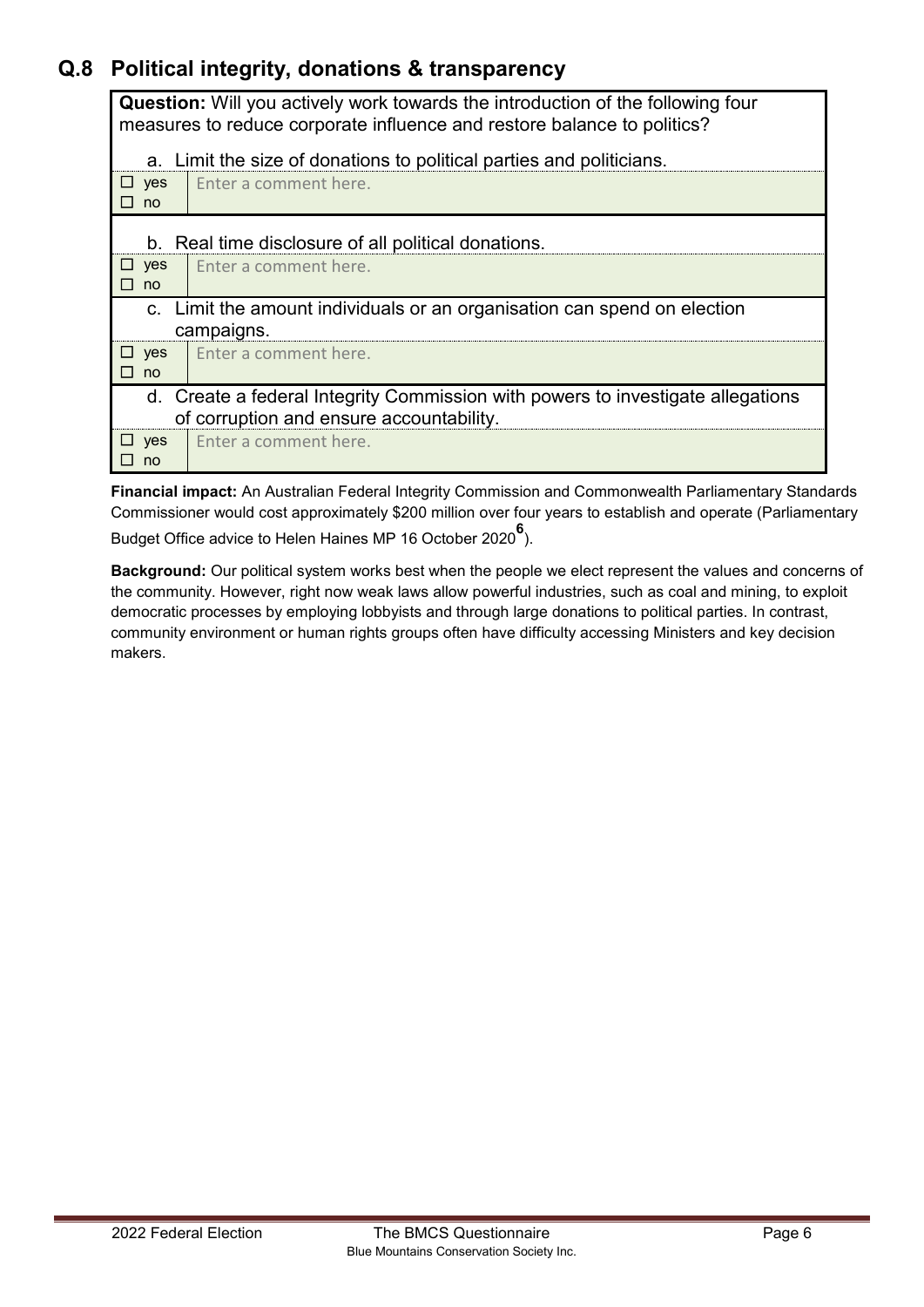## **Q.9 Western Sydney Airport**

#### **Question:**

| a. Will you commit to a comprehensive and genuine community consultation for |
|------------------------------------------------------------------------------|
| the proposed flight paths for the Western Sydney Airport?                    |

| II ves                          | Enter a comment here. |
|---------------------------------|-----------------------|
| <b>The Contract State</b><br>no |                       |

#### **Question:**

b. Will you commit to including the option of a curfew as part of the flight path community consultation process?

☐yes ☐no Enter a comment here.

**Financial impact:** Minimal – The Commonwealth government has committed to a public consultation process.

**Background:** Western Sydney (Nancy-Bird Walton) Airport is currently being constructed at Badgerys Creek and is due to commence operations in 2026. To date, detailed information on flight paths, including those over the electorate of Macquarie, has not been released.

Detailed planning for flight paths started in 2017 and, according to the website for the airport, will not be finalised until 2024. The airport website also states that there will be community consultation on the proposed flight paths. Currently, the Western Sydney Airport is designed to be a 24-hour no-curfew airport, unlike Kingsford Smith Airport which operates under a night-time curfew.